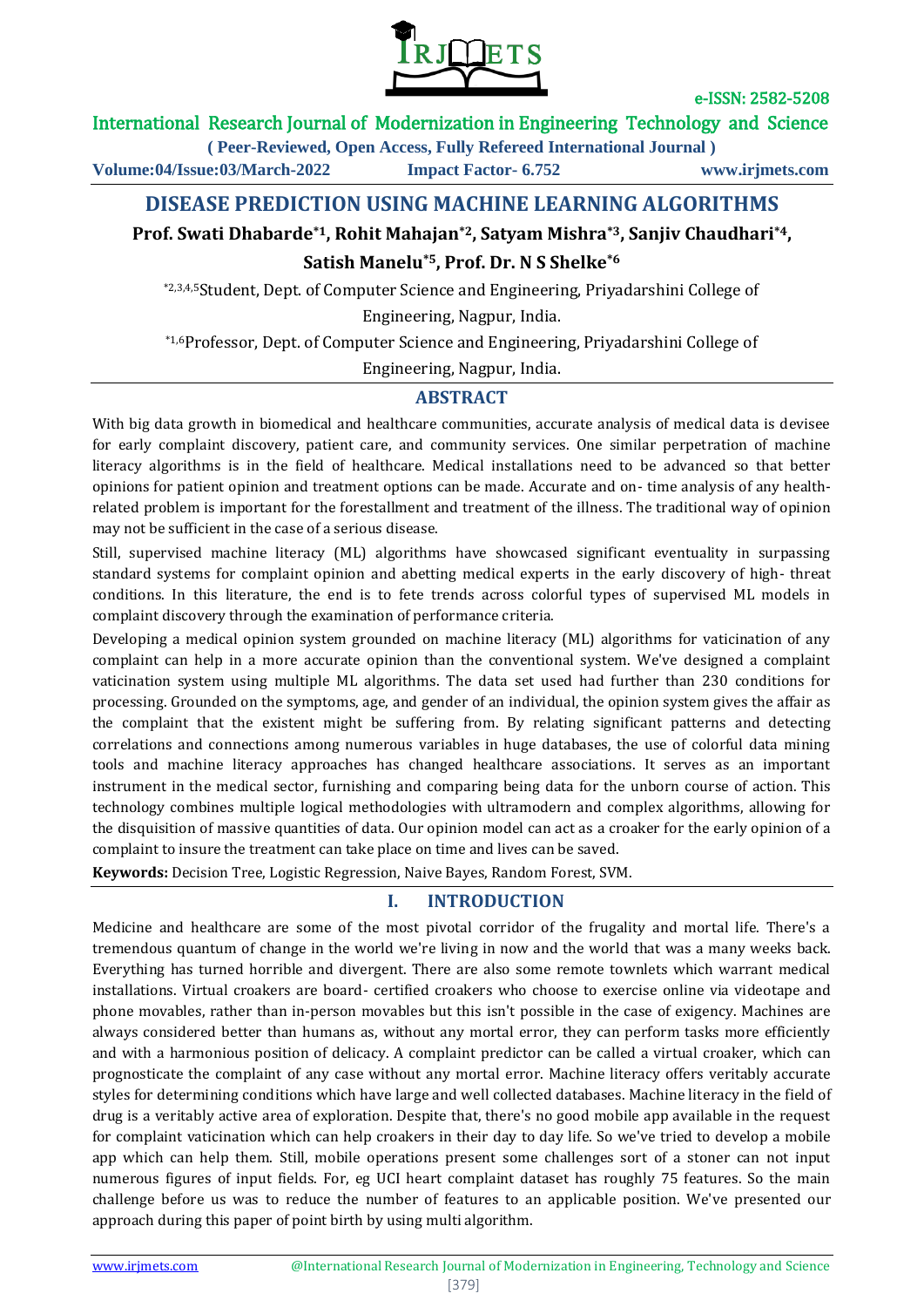

# International Research Journal of Modernization in Engineering Technology and Science

**( Peer-Reviewed, Open Access, Fully Refereed International Journal ) Volume:04/Issue:03/March-2022 Impact Factor- 6.752 www.irjmets.com**

In this study, we probe studies that use further than one supervised ML model for each complaint recognition problem. This approach renders further comprehensiveness and perfection because the evaluation of the performance of a single algorithm over colorful study settings induces bias which generates squishy results. The analysis of ML models are going to be conducted on many conditions located at bottom, order, bone, and brain. The stylish performing ML models in respect of each complaint will be concluded.

## **II. EXISTING SYSTEM**

Vaticination using traditional complaint threat model generally involves a machine literacy and supervised learning algorithm which uses training data with the markers for the training of the models. High threat and Low threat case bracket is done in groups test sets. But these models are only precious in clinical situations and are extensively studied. A system for sustainable health monitoring using smart apparel by Chenet.al. He completely studied miscellaneous systems and was suitable to achieve the stylish results for cost minimization on the tree and simple path cases for miscellaneous systems.

The information of case's statistics, test results, and complaint history is recorded in EHR which enables to identify implicit data-centric results which reduce the cost of medical case studies. Bates etal. propose six operations of big data in the healthcare field. Being systems can prognosticate the conditions but not the subtype of conditions. It fails to prognosticate the condition of people. The prognostications of conditions have beennon-specific and indefinite.

### **RELATED WORK**

A structural model and a collection of tentative chances are used by Bayesian classifiers. They make the supposition that the benefactions of all factors are independent. It first calculates the previous probability for each class, and also applies the circumstance of each variable value to an unknown script. A Bayes network classifier is erected on a Bayesian network, which reflects a common probability distribution over a set of order characteristics. The SVM system and the Nave Bayes fashion were used to prognosticate order complaint. The authors tried to classify colorful stages of order complaint using the suggested ANFIS algorithm. The study's purpose was to design an effective categorization algorithm using several assessment criteria similar as delicacy and prosecution time. While the SVM Algorithm handed advanced bracket delicacy, the Nave Bayes fared better since it produced results in lower time. The results show that SVM outperforms the Nave Bayes Approach in prognosticating renal illness.

The fuzzy fashion with a class function was used to read cardiac complaint [2]. Using the Fuzzy KNN Classifier, the authors tried to exclude nebulosity and query from data. The 550- record dataset was separated into 25 classes, with each class having 22 particulars. The dataset was separated into two equal corridor training and testing. The fuzzy KNN methodology was enforced after pre-processing ways were used. This fashion was examined using several assessment criteria similar as delicacy, perfection, and recall, among others. Grounded on the data, it was discovered that the fuzzy KNN classifier outperformed the KNN classifier in terms of rigor. For the vaticination of cardiac complaint, a new fashion grounded on the ANN algorithm was cooked [3]. The experimenters created an interactive vaticination system grounded on categorization using an artificial neural network algorithm and taking into account the thirteen most important clinical parameters. The suggested system proved effective for prognosticating heart complaint with an accuracy of 80 and can be veritably useful for healthcare interpreters.

Authors in [4] presented an automated approach for answering delicate inquiries for heart complaint vaticination. The Naive Bayes methodology was used to produce this intelligent system in order to give quick, better, and more accurate issues. It might prop croakers in making clinical judgments about heart attacks. This system may be enhanced by including SMS functionality, erecting Android and IOS mobile operations, and including a trendsetter in the order.

Diabetes and breast cancer were diagnosed by incorporating the adaptivity specific into support vector machines [5]. The thing was to offer a rapid-fire, automated, and adaptable individual system using adaptive SVM. To achieve better results, the bias value in conventional SVM was changed. The suggested classifier produced affair in the form 'if-then' rules. The proposed system was used to diagnose diabetes and bone cancer,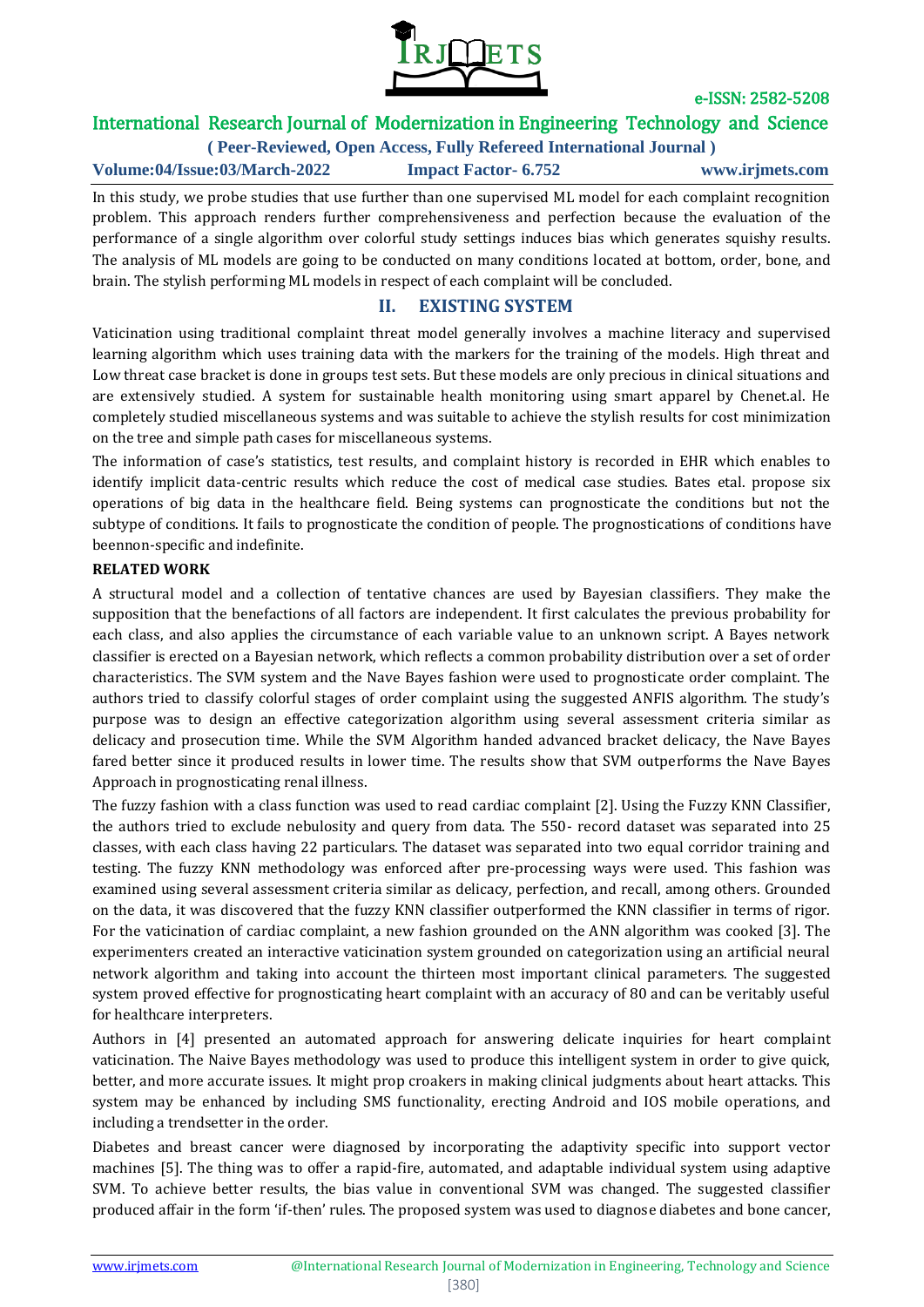

# International Research Journal of Modernization in Engineering Technology and Science

**( Peer-Reviewed, Open Access, Fully Refereed International Journal )**

**Volume:04/Issue:03/March-2022 Impact Factor- 6.752 www.irjmets.com**

and it handed 100 right bracket rates for both conditions. Unborn exploration should concentrate on developing more effective ways for changing the bias value in conventional SVM.

For the vaticination of type 2 diabetes, a mongrel model grounded on clustering followed by bracket was proposed [6]. For prediction, the suggested model uses K- means clustering and the C4.5 bracket system withkfoldcross-validation. The model generated encouraging results with a bracket delicacy of 88.38 percent using the mongrel fashion, which might be largely useful for clinicians in making applicable clinical choices related to diabetes..

## **III. PROPOSED SYSTEM**

In this paper, we've combined the structure and unshaped data in healthcare fields that let us assess the threat of complaint [7]. By using statistical knowledge, we could determine the major habitual conditions in a particular region. In the case of unshaped textbook data, we elect the features automatically with the help of multi algorithm which is Decision Tree, Naïve Bayes, Logistic Regression, Random Forest, SVM. We propose a multi algorithm for both structured and unshaped data.



#### **Figure 1**

The decision taken from the multi algorithm stylish 3 results are shown in the affair with its delicacy and is stored in the database if for once references. The delicacy we reached by using multiple algorithm is 93.24%.

### **Logistic Regression**

Logistic regression is another important supervised ML algorithm used for binary classification problems. The stylish way to suppose about logistic regression is that it's a linear regression but for classification problems. Logistic regression basically uses a logistic function defined below to model a binary output variable. The primary difference between direct retrogression and logistic regression is that logistic regression's range is bounded between 0 and 1. In addition, as opposed to direct regression, logistic regression doesn't bear a linear relationship between inputs and output variables. This is due to applying a nonlinear log metamorphosis to the odds rate.

$$
Logistic\ function = \frac{1}{1+e^{-y}} \quad \text{---}(1.1)
$$

In the logistic function equation, y is the input variable. Let's feed in values − 20 to 20 into the logistic function. As illustrated in Fig.5.17, the inputs have been transferred to between 0 and 1.

As opposed to direct regression where MSE or RMSE is used as the loss function, logistic regression uses a loss function appertained to as "maximum liability estimation (MLE)" which is a tentative probability. If the probability is lesser than0.5, the vaticinations will be classified as class 0. Else, class 1 will be assigned. Before going through logistic regression derivate, let's first define the logit function. Logit function is defined as the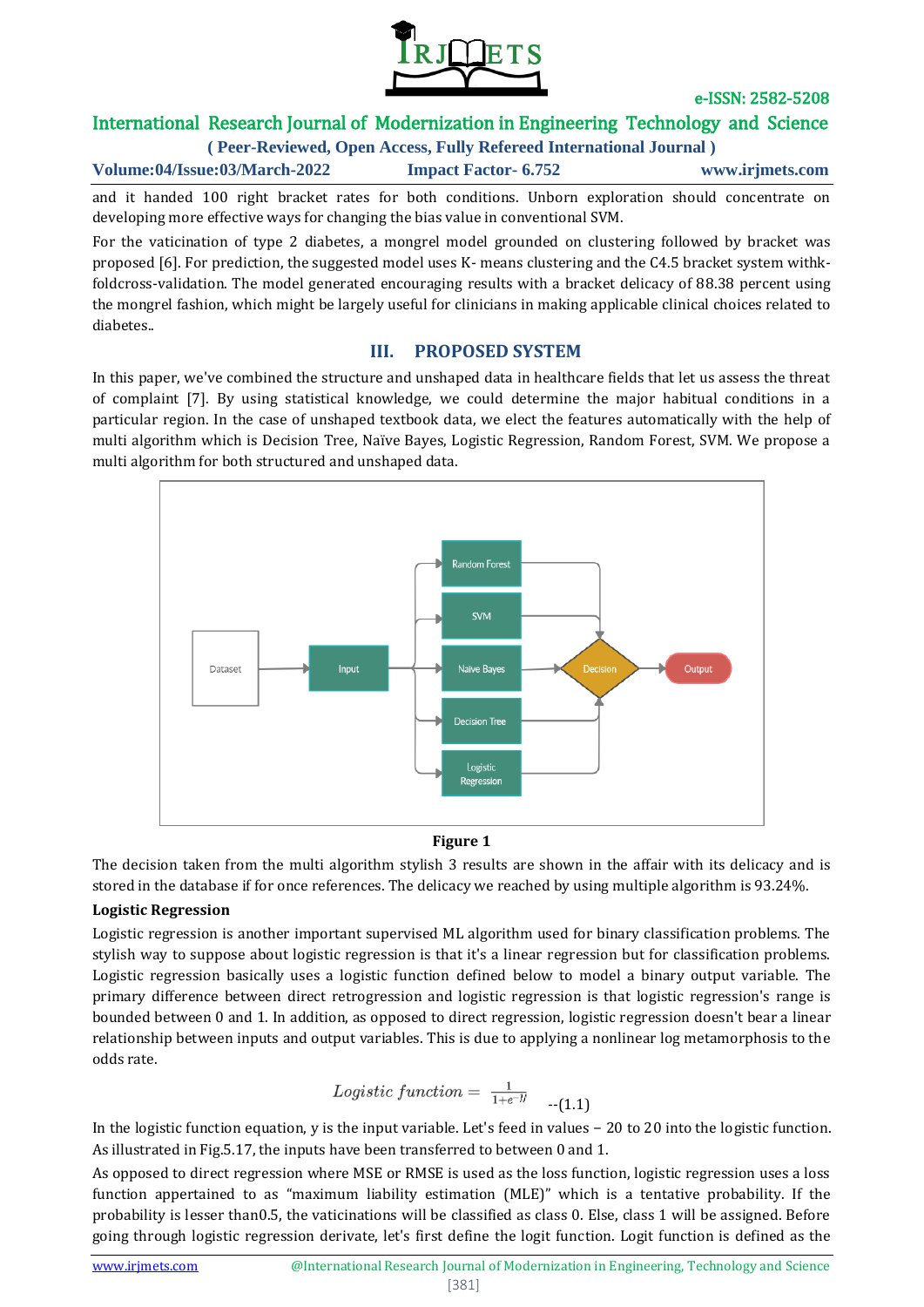

## International Research Journal of Modernization in Engineering Technology and Science

**( Peer-Reviewed, Open Access, Fully Refereed International Journal ) Volume:04/Issue:03/March-2022 Impact Factor- 6.752 www.irjmets.com**

natural log of the odds. A probability of0.5 corresponds to a logit of 0, chances lower than 0.5 correspond to negative logit values, and chances lesser than 0.5 correspond to positive logit values. It's important to note that as illustrated inFig.5.17, logistic function ranges between 0 and 1 (W  $\in$  [0,1]) while logit function can be any real number from minus perpetuity to positive perpetuity (W  $\in$   $(-\infty, \infty)$ ).

$$
odds = \ \frac{W}{1\text{--}W} \rightarrow \text{logit}\left( W \right) = \text{ln}\left( \frac{W}{1\text{--}W} \right) \text{ \quad \ \ \, \text{---}\text{---}\text{(1.2)}
$$

Let's set logit of W to be equal to my + b, therefore:

$$
\begin{aligned} \logit\left(\mathsf{W}\right) &= m\boldsymbol{y} + b \ \rightarrow m\boldsymbol{y} + b = \ \ln\left(\frac{\mathsf{W}}{1-\mathsf{W}}\right) \\ &\left(\frac{\mathsf{W}}{1-\mathsf{W}}\right) = e^{(my+b)} \rightarrow P = \frac{e^{(my+b)}}{1+e^{(my+b)}} \rightarrow P\left(\boldsymbol{y}\right) = \ \frac{1}{1+e^{-(my+b)}} \\ \end{aligned} \tag{1.3}
$$

#### **Random Forest**

As the name suggests, "Random Forest" is a classifier that contains a number of decision trees on colorful subsets of the given dataset and takes the average to ameliorate the prophetic delicacy of that dataset." Rather of counting on one decision tree, the arbitrary forest takes the vaticination from each tree and grounded on the maturity votes of vaticinations, and it predicts the final affair.

$$
P(A|B) = \frac{P(B|A)P(A)}{P(B)} \quad \text{-(2)}
$$

### **Naive Bayes**

Naive Bayes classifiers are a collection of classification algorithms based on Bayes Theorem. It isn't a single algorithm but a family of algorithms where all of them partake a common principle, i.e. every pair of features being classified is independent of each other.

### **Decision Tree**

Decision tree is the most influential and popular tool for classification and vaticination. A Decision tree is a flowchart like tree structure, where each internal node denotes a test on an attribute, each branch represents an outcome of the test, and each terminal node holds a class label.





#### **Support Vector Machine**

Support Vector Machine (SVM) is a fairly simple Supervised Machine Learning Algorithm used for classification and/ or regression. It's further preferred for classification but is occasionally veritably useful for regression as well. Principally, SVM finds a hyperactive- plane that creates a boundary between the types of data. In 2 dimensional space, this hyperactive- plane is nothing but a line.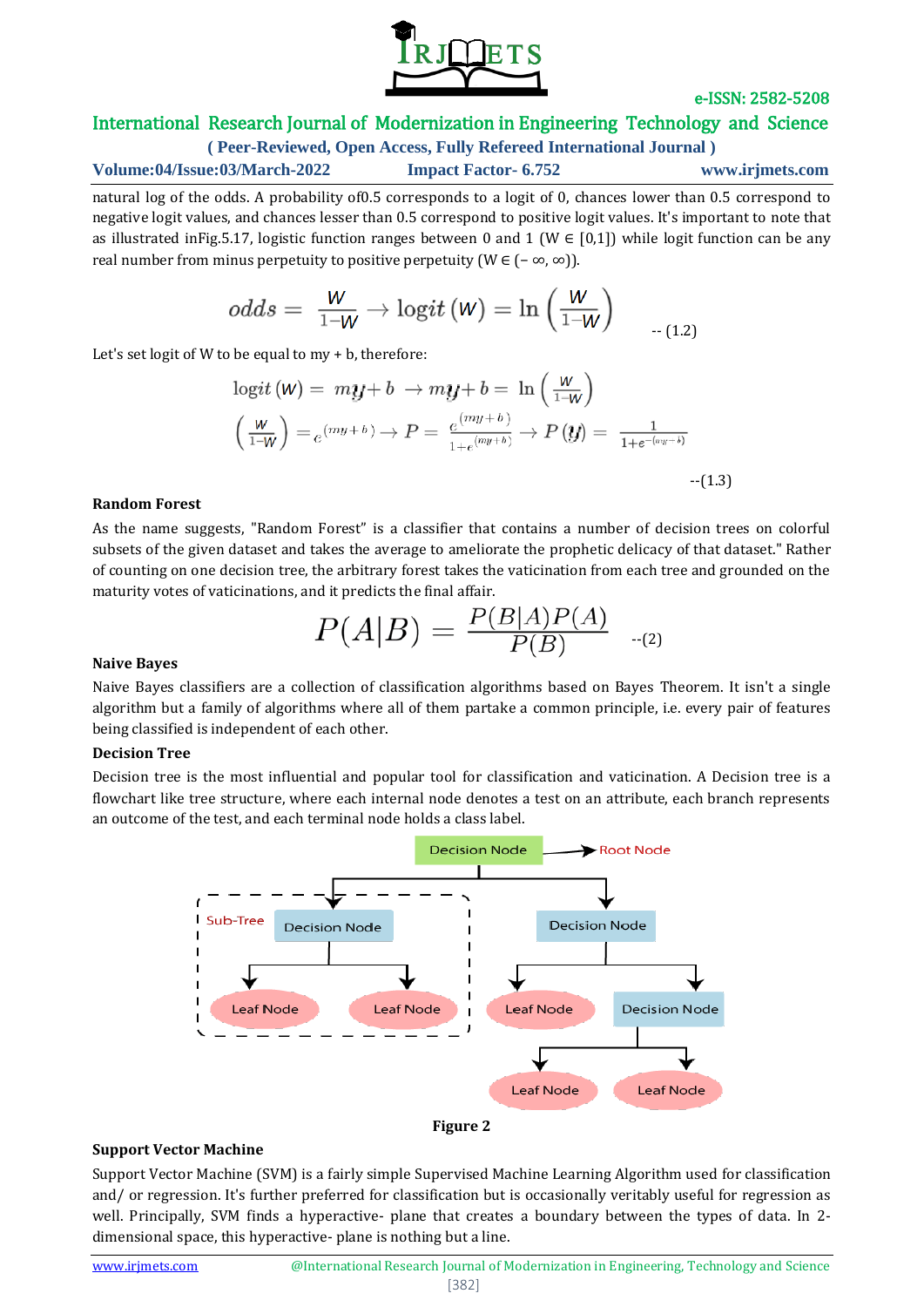

International Research Journal of Modernization in Engineering Technology and Science

**( Peer-Reviewed, Open Access, Fully Refereed International Journal )**

**Volume:04/Issue:03/March-2022 Impact Factor- 6.752 www.irjmets.com**





**Figure 3 IV. SYSTEM ARCHITECTURE**



# **Figure 4 V. CONCLUSION**

With the proposed system, advanced delicacy can be achieved. We not only use structured data, but also the textbook data of the case grounded on the proposed multi algorithm which is Decision Tree, Naïve Bayes, Logistic Regression, Random Forest, SVM. To find that out, we combine both data, and the delicacy rate can be reached up to 93.24%. None of the being system and work is concentrated on using both the data types in the field of medical big data analytics. We propose multi clustering algorithm which is Decision Tree, Naïve Bayes, Logistic Regression, Random Forest, SVM Algorithms for both structured and unshaped data. The complaint threat model is attained by combining both structured and unshaped features.